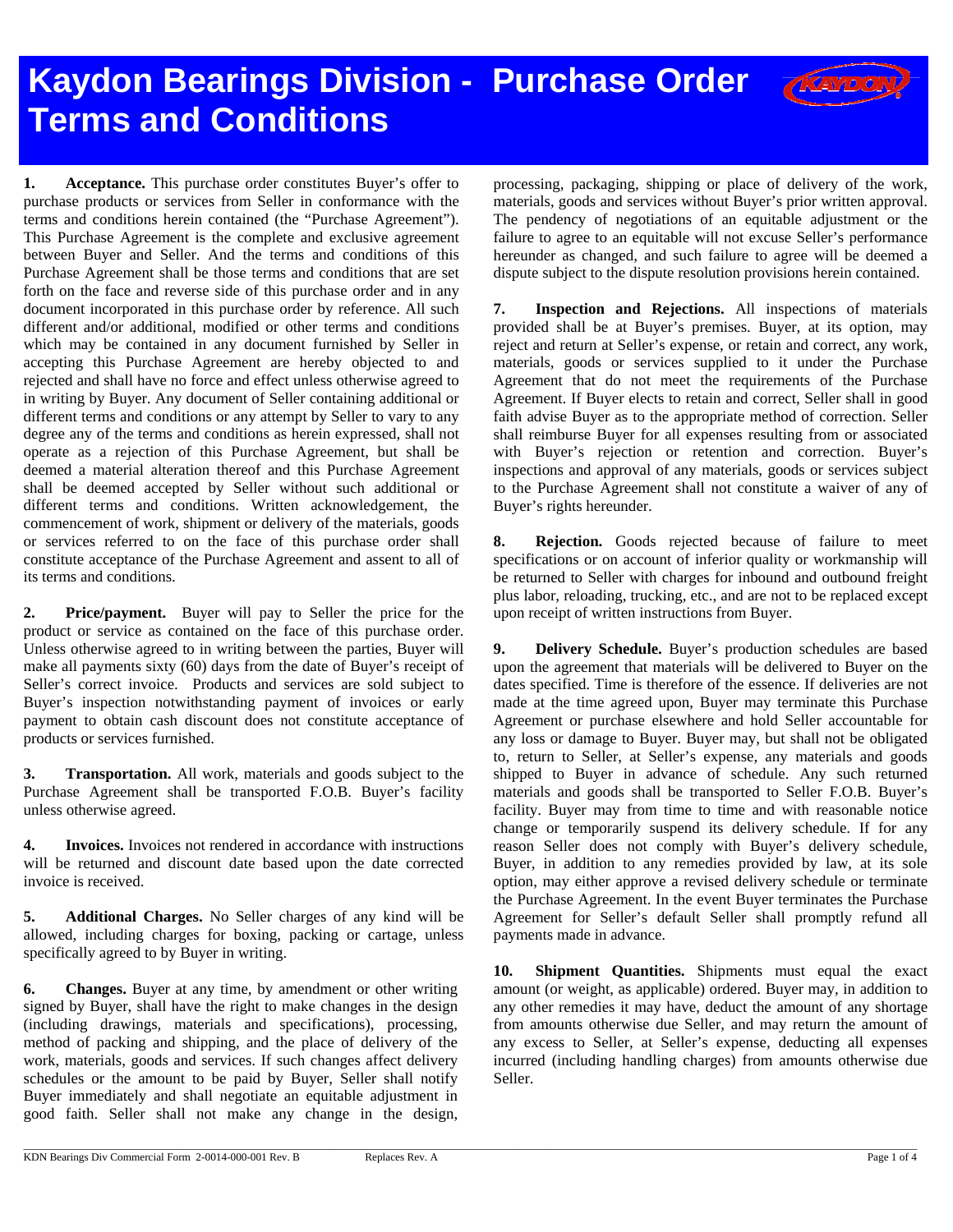**11. Net Weight.** When ordering by weight, price is to cover net weight of material unless otherwise specifically agreed to by Buyer in writing.

**12. Packing, Marking and Shipping.** Seller, at its own cost and expense, shall pack and ship all work, materials and goods in accordance with the requirements of Buyer and the carrier transporting the same. Seller shall mark each package in accordance with the instructions of Buyer and the carrier transporting the same. Seller will reimburse Buyer for costs incurred as a result of improper packing, marking, routing or shipping.

**13. Packing Slips and Bills of Lading. (a)** Seller shall obtain a straight bill of lading from the carrier of any work, materials or goods under the Purchase Agreement and shall include on each packing slip and bill of lading the number of the Purchase Agreement and the location of the destination facility. **(b)** Seller shall include a numbered master packing slip with each shipment and the slip shall be included in one of the packages which shall be marked "Packing Slip Inside." **(c)** Seller shall retain the original bill of lading for two years from the date of shipment unless otherwise directed by Buyer in writing. **(d)** Certifications and/or certifications of compliance shall be included with each shipment per the Buyer's instructions.

**14. Export/Import.** For each international shipment, Seller shall furnish all other required export/import documents. Export credits and custom drawbacks shall belong to Buyer or its designee. Upon request, Seller shall furnish in satisfactory form all documents required to obtain export credits and customs drawbacks or to satisfy any other government requirement, including certificates that identify the country of origin of the materials used in these supplies and the value added in each country.

**15. Cancellation of Shipment.** Buyer reserves the right to cancel, without charge to Buyer, if the order is not shipped or filled as specified. In case of the order calling for partial shipments, balance may be cancelled or suspended by Buyer if shipments are not made on date specified.

**16. Late Delivery Charges.** If Buyer determines that Seller's deliveries are so far behind a given schedule that Buyer requires express shipments, then Seller will comply with all express shipment direction and all costs associated therewith, shall be borne by Seller. If Seller's deliveries are so far behind a given schedule that Buyer is compelled to use material not in accordance with the specifications or at a higher cost, then Seller will pay whatever additional costs, expenses, losses or damages that Buyer sustains. The provisions of this paragraph are not intended to limit any other rights and remedies Buyer may have.

**17. Stop Work Order.** Buyer may at any time and by written order to Seller require Seller to stop all, or any part of, the work being performed hereunder for a period not to exceed ninety (90) days ("Stop Work Order"). Upon receipt of the Stop Work Order Seller will immediately comply with the terms of the Stop Work Order and will take all reasonable steps to minimize the incurrence of costs allocable to the work covered by the Stop Work Order. Within the ninety day period (or such other period as agreed to between the parties), the Buyer will either (i) cancel the Stop Work Order, or (ii) terminate the work covered as provided in the Termination provisions of this Purchase Agreement. If the Stop Work Order is

canceled or the ninety day period expires, the Seller will resume work and the parties will negotiate an equitable adjustment, if warranted, to any additional cost incurred with the re-start, or schedule delay in accordance with the Changes provision of this Purchase Agreement.

**18. Work at Buyer's or Its Customers' Premises.** If Seller's work under the Purchase Agreement involves operations by Seller, its agents, employees or subcontractors on the premises of Buyer or one of its customers, Seller shall abide by all safety and security rules of the location, take all necessary precautions to prevent the occurrence of any injury to person or property during the progress of such work and, except to the extent that any such injury is due solely and directly to Buyer's and shall indemnify Buyer as provided in Section 28 against all loss which may result in any way from any act or omission of Seller, its agents, employees, or subcontractors.

**19. Insurance.** Where fulfillment of this Purchase Order requires Seller, including its subcontractors, to perform work on Buyer's premises, Seller shall procure at Seller's own cost and keep in force, in form satisfactory to the Buyer: **(a)** Workmen's Compensation Insurance, providing for payment to the employees of Seller of compensation under the Workmen's Compensation laws of the state/country in which the work is being performed. **(b)** Liability insurance covering commercial general liability in a minimum of \$1,000,000 per occurrence with an aggregate minimum of \$5,000,000 for product liability, personal injury (including death) and property damage. Seller will maintain insurance for automobiles, trucks, trailers or other motor vehicles. Evidence of such insurance, in policy or certificate form, shall be deposited with Buyer prior to commencement of the work and when requested by Buyer, Buyer shall be named as an additional insured on said coverage. Coverage may not be reduced or discontinued without notifying Buyer in writing prior to such change.

**20. Subcontractors.** Seller shall promptly pay all claims and demands for labor performed and for material, machinery, or fuel furnished in the performance of the work contemplated by this order, and shall fully protect and indemnify Buyer against all such claims and against any and all such claims or debts on account of which liens might be obtained. In the event Seller does not promptly pay its subcontractors, Buyer reserves the right in its sole discretion, to directly pay such subcontractors and deduct the paid amounts from the Purchase Agreement price or Seller Invoice amount.

**21. Confidential Information.** Seller agrees not to disclose to any third party, or use, except in connection with furnishing product or services under this Purchase Agreement, any confidential information relating to Buyer's business, including, without limitation, business and marketing plans, processes, specifications, methods, equipment or trade secrets including, confidential information resulting from performance hereunder.

**22. Proprietary Rights. (a)** Seller represents and warrants that (i) the sale or use of the work, materials, goods or services subject to the Purchase Agreement and (ii) the sale or use of the work, materials, goods or services subject to the Purchase Agreement in any combination in accordance with any specifications or recommendations of Buyer or Seller, will not infringe any patents, copyrights, industrial design rights or other proprietary rights of any other person or entity. **(b)** Seller hereby grants to Buyer a perpetual nonexclusive, royalty free, irrevocable right and license to repair,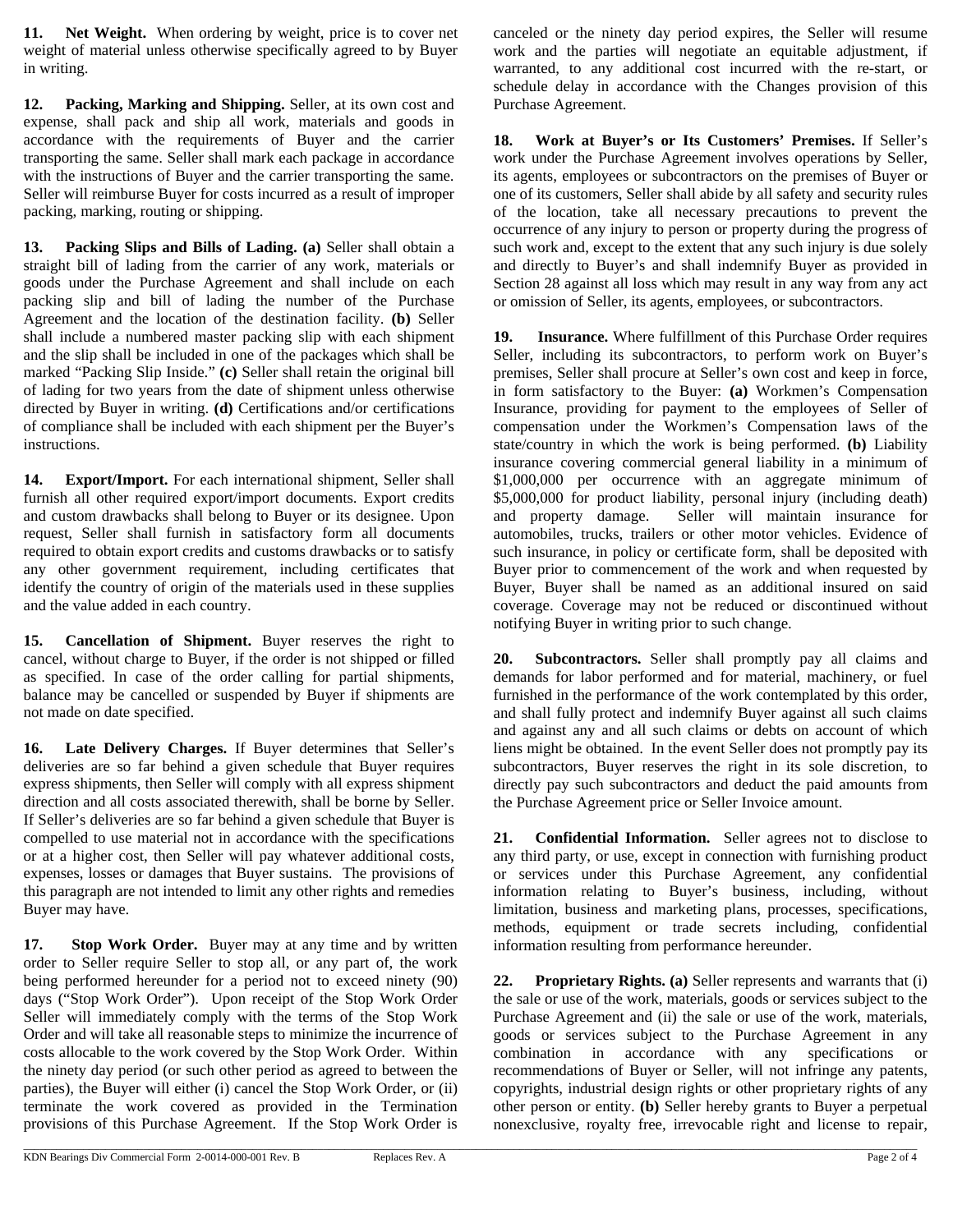rebuild and relocate and to have repaired, rebuilt and relocated the work, materials, goods or services subject to the Purchase Agreement.**(c)** Seller hereby grants to Buyer a perpetual, irrevocable, nonexclusive, paid-up, worldwide license under each and every copyright of Seller that is applicable to any works of authorship fixed in any tangible medium of expression (including, but not limited to, drawings, prints, manuals and specifications) furnished to Buyer in the course of Seller's activity hereunder, to reproduce the copyright work, to prepare derivative works based thereon, to distribute copies of the copyright work to the public, and to display the copyright work publicly, subject to other provisions hereof. **(d)** All technical information disclosed heretofore or hereafter by Seller to Buyer in connection with the work, materials, goods, or services supplied under or pursuant to the Purchase Agreement is disclosed or will be disclosed on a non-confidential basis. **(e)** Seller agrees, upon receipt of notifications, to promptly assume full responsibility for the defense of any suit or proceedings which may be brought against Buyer, Buyer's agents or vendees, for alleged patent infringement, as well as for alleged unfair competition resulting from similarity in design, trade-mark, or appearance of the use or sale of any goods furnished on this order, and the Seller further agrees to indemnify Buyer, and Buyer's agents or vendees, against any and all expense, loss, royalties, profits and damages, including court costs and attorneys' fees, resulting from the bringing of such suit or proceedings, and/or from any settlement decree or judgment therein. Buyer may be represented by Buyer's own counsel in any such suit or proceedings, if Buyer so desires.

**23. Title to Drawings and Specifications.** Buyer shall retain title to all drawings and specifications provided by Buyer to Seller. Seller shall use such drawings and specifications only in connection with this Purchase Agreement and shall keep all such drawings and specifications confidential. All such drawings and specifications shall be returned by Seller upon termination of this Purchase Agreement or at Buyer's request.

**24. Buyer's Property.** Unless otherwise specifically agreed to by Buyer in writing, all tools, equipment, dies, jigs, fixtures, or material of every description furnished to Seller by Buyer or specifically paid for by Buyer and any replacement thereof, and any materials affixed or attached thereto, shall be and remain the property of Buyer. Such property, and whenever practical each individual item thereof, shall be plainly marked or otherwise adequately identified by Seller as the property of Buyer and shall be safely stored separate and apart from Seller's property. Seller shall not substitute any property for buyer's property and shall not use such property except in filling Buyer's orders. While such property is in Seller's custody or control, Seller shall be responsible for its care and for any loss or damage thereto (excluding normal wear and tear). Such property shall be held at Seller's risk and shall be kept insured by Seller at Seller's expense in an amount equal to the replacement cost with loss payable to Buyer. Such property shall be subject to removal at Buyer's written request, in which event Seller, at its own cost and expense, shall prepare such property for transport to Buyer (F.O.B. Buyer's Facility unless otherwise agreed) and shall redeliver such property to Buyer in the same condition as originally received by Seller, reasonable wear and tear expected.

**25. Warranty.** SELLER REPRESENTS AND WARRANTS THAT ALL WORK, MATERIALS, GOODS AND SERVICES SOLD AND DELIVERED UNDER THE PURCHASE AGREEMENT (a) CONFORM TO ALL APPLICABLE SPECIFICATIONS, DRAWINGS, SAMPLES OR OTHER DESCRIPTIONS; (b) ARE FIT AND SUFFICIENT FOR THE PARTICULAR PURPOSE INTENDED (c) ARE OF GOOD MATERIAL AND WORKMANSHIP; (d) ARE MERCHANTABLE; AND (e) ARE FREE FROM ACCEPTANCE, OR PAYMENT BY BUYER OF ANY WORK, MATERIALS, GOODS OR SERVICES SUBJECT TO THE PURCHASE AGREEMENT, AND THE SAME MAY BE REJECTED BY BUYER IF THEY FAIL TO CONFORM AND RETURNED TO SELLER AT SELLERS EXPENSE, AND REPAIRED OR REPLACED PROMPTLY, AT BUYER'S ELECTION, IN ADDITION TO ANY OTHER REMEDIES BUYER MAY HAVE HEREUNDER OR OTHERWISE.

**26. Force Majeure and Delays in Delivery.** Neither party shall be liable to the other party for a failure to perform that arises from causes or events beyond its reasonable control and without its fault or negligence or reasonable control of the party claiming force majeure. Force majeure includes, but may not be limited to, acts of God, acts of war, terrorism, insurrection or civilian strife, Government restrictions (including the denial or rescission of any export or import license), labor strikes to the extent not foreseeable, or natural disasters. If Seller suffers from such force majeure event, Buyer may at its election, terminate this Purchase Agreement in accordance with the Termination provisions as herein contained and may acquire form Seller or its subcontractors at any tier, possession of any finished work, work in process, and the materials and goods which Seller produced or acquired in accordance with the Purchase Agreement. If Buyer elects to acquire possession of such property, Seller shall immediately transport the same to Buyer pursuant to the Purchase Agreement.

**27. Termination.** In addition to any other rights of termination set forth in the Purchase Agreement, Buyer shall have the rights of termination that follow: **(a)** Buyer may immediately terminate this Purchase Agreement in whole or in part, for Seller's uncured default. Buyer will provide Seller written notice of Seller's default and Seller will have fifteen (15) days to cure said default. **(b)** Buyer may immediately terminate upon Seller's insolvency, filing for voluntary or involuntary bankruptcy, or assignment for the benefit of creditors, in the event a receiver is appointed or in the event Seller ceases operations in the ordinary course of business. **(c)** Buyer may terminate this Purchase Agreement for Buyer's convenience, either, in whole or in part, at any time, by a written notice of termination to Seller. Buyer shall have such right of termination notwithstanding the existence of an excusable delay under the Purchase Agreement. **(d)** Upon receipt of the notice of termination described in subsection (a), (b) or (c) Seller, unless otherwise directed by Buyer in writing, shall **(i)** terminate promptly all work under the Purchase Agreement, **(ii)**  transfer title and deliver to Buyer the finished work, the work in process, and the materials and goods which Seller produced or acquired in accordance with the Purchase Agreement and which Seller cannot use in producing goods for itself or for others; **(iii)** settle all claims by subcontractors for actual cost that are rendered unrecoverable by such termination; and **(iv)** take action reasonably necessary to protect property in Seller's possession in which Buyer has an interest. **(e)** Subject to subsection (d), upon termination by Buyer under this Section, Buyer's liability to Seller shall consist solely of **(i)** the purchase price for all finished work and completed services which conform to the requirements of the Purchase Agreement, **(ii)** Seller's actual cost of work in process and materials and goods transferred to Buyer hereof; **(iii)** Seller's actual costs of